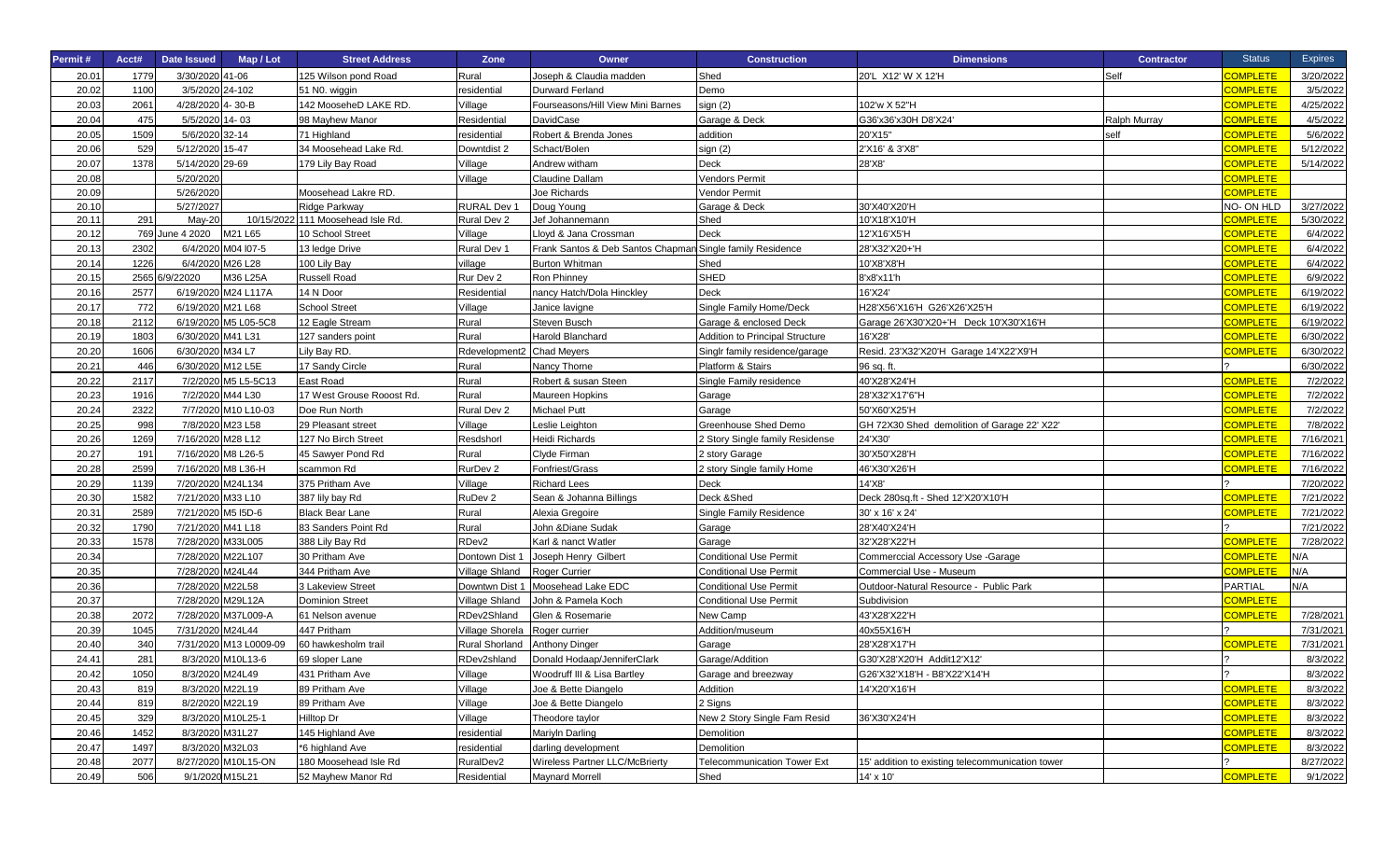| Permit#   | Acct# | <b>Date Issued</b>   | Map / Lot             | <b>Street Address</b>   | Zone                       | Owner                             | <b>Construction</b>                  | <b>Dimensions</b>                                        | <b>Contractor</b>             | <b>Status</b>   | <b>Expires</b> |
|-----------|-------|----------------------|-----------------------|-------------------------|----------------------------|-----------------------------------|--------------------------------------|----------------------------------------------------------|-------------------------------|-----------------|----------------|
| 20.50     | 1287  |                      | 9/3/2020 M28 L30      | 206 North Birch St      | <b>Res Shoreland</b>       | Susan Delmonico                   | Shed                                 | 14' x 10'                                                |                               | <b>COMPLETE</b> | 9/3/2021       |
| 20.51     | 291   |                      | 9/3/2020 M10 L15-22   | 111 Moosehead Ise Rd    | Rural Dev 2                | Jeff Johannemann                  | story addition onto exist home       | 10'6" x 16 ' x 12' H                                     | self                          | <b>COMPLETE</b> | 9/3/2022       |
| 20.52     | 72    |                      | 9/3/2020 M4 L10-D     | 28 Pollard Rd           | Rural Dev 1                | Bruce & Judy Marsh                | 2 story addition to exist home       | 20' x 40' x 22' H                                        | self                          | <b>PARTIAL</b>  | 9/3/2022       |
| 20.53     | 2585  |                      | 9/4/2020 M5 LD-02     | Black Bear Lane, Lot #2 | Rural                      | <b>Phil Strout</b>                | 1-1/2 story sngl fam dwell w/porch   | 38' x 26'8" x 22' H camp with 8'x 34' farmers porch      | self                          | <b>PARTIAL</b>  | 9/4/2022       |
| 20.54     | 1596  | 9/4/2020             | 033 L22-1             | Kelley Road, Lot #1     | RurDev <sub>2</sub>        | Walter R. Bachelder               | Single family dwelling               | 28' x 32' x 18' H                                        | self                          | <b>COMPLETE</b> | 9/4/2022       |
| 20.55     | 1595  | 9/4/2020             | 033 L22-2             | Kelley Raod, Lot #2     | RurDev 2                   | Paul Hastings                     | Single family dwelling w/ 1/2 loft   | 28 x 24 x 19' H                                          | self                          | <b>COMPLETE</b> | 9/4/2022       |
| 20.56     | 1571  |                      | 9/9/2020 M32 L62A     | 45 Sunset Ave           | residential                | Vincent Oppedisano                | Place a storage tent                 | 16' x 10'                                                | self                          | <b>COMPLETE</b> | 9/9/2022       |
| 20.57     | Wa    |                      | 9/11/2020 M31 L44F    | <b>Ridge Pkwy</b>       | residential                | Justin Titus                      | single family dwelling               | 26' x 34' x 18 H                                         | Gerald Titus Jr.              | <b>PARTIAL</b>  | 9/11/2022      |
| 20.58     | 812   | 9/15/2020 M22 L11    |                       | 74 Pritham Ave          | DowntwnDist                | Scott & Nina Patrick              | [2] single family dwellings          | 24 x 28 x 20' H, dwelling with 6 x 24 front porch        | self                          | <b>COMPLETE</b> | 9/15/2022      |
| 20.59     |       | 9/18/2020            |                       | Pritham Ave             | Village                    | <b>Diane Bartley</b>              | √endor Permit                        |                                                          |                               | <b>COMPLETE</b> | 12/31/2020     |
| 20.60     | 1700  | 9/18/2020 M37 L10    |                       | 35 Nelson Ave           | RDev2shind                 | Matthew Wright                    | Place a storage building on lot      | 10 x 14                                                  |                               |                 | 9/18/2021      |
| 20.61     | 908   |                      | 9/21/2020 M22 L 106   | 25 Evelth Hill          | Downtwn Dist               | John & Pamela Koch                | Contruct a garage                    | 28' x 40' x 18' H                                        | <b>Steve's Custom Garages</b> | <b>COMPLETE</b> | 9/21/2022      |
| 20.62     | 907   |                      | 9/21/2020 M22 L105    | 44 Pritham Ave          | Downtwn Dist               | Knapsack, LLC                     | sign [1]                             | 60" x 40 -1/2"                                           |                               | <b>COMPLETE</b> | <b>A/V</b>     |
| 20.63     | 1287  | 9/23/2020 M28 L30    |                       | 206 North Birch Rd      | <b>Res Shoreland</b>       | Susan Delmonico                   | <b>Deck</b>                          | 14' x 18'                                                | self                          | <b>COMPLETE</b> | 9/22/2021      |
| 20.64     | 2590  |                      | 9/23/2020 M5 L5D-7    | 11 Black Bear Lane      | Rural                      | Tracy Sawyer, etal                | [3] single family dwellings          | 18' x 26'                                                | self                          | <b>COMPLETE</b> | 9/23/2022      |
| 20.65     | 454   |                      | 9/30/2020 M13 L1-8    | 20 Tom's Trail          | <b>Critical Water</b>      | Alan & Linda Murphy               | Garage                               | 26 x 26 x 15' H                                          |                               |                 | 9/30/2021      |
| 20.66     | 1941  | 9/30/2020 M44 L55    |                       | 17 Otterslide Rd        | Rural                      | Russell Gagnon                    | Utilty Building                      | 26' x 12' x 15' H                                        |                               |                 | 9/30/2022      |
| 20.67     | 582   | 9/30/2020 M16 L20    |                       | 121 Pleasant Street     | Village                    | John Bergantino                   | Screen porch addition                | 10' x 28'                                                | Woodbury Cust. Carp           | <b>COMPLETE</b> | 9/30/2022      |
| 20.68     | Wε    |                      | 10/2/2020 M29 L12B-2  | <b>Dominion Street</b>  | VillageShorInd             | David Gendron                     | Place storage container              | 8' x 40'                                                 | self                          | <b>COMPLETE</b> | 10/2/2021      |
| 20.69     | 1282  | 10/2/2020 M28 L25    |                       | 176 North Birch St      | ResidShoreInd              | <b>Richard Lemelin</b>            | Construct deck onto bldg             | 10' x 14'                                                | <b>Rodney Cleaves</b>         | <b>COMPLETE</b> | 10/2/2021      |
| 20.70     | 1296  | 10/5/2020 M28 L34    |                       | 141 Crafts Rd           | ResidShoreInd              | John & Candace Morrell            | Construct utility structure onto bld | 18' x 20'                                                | self                          |                 | 10/5/2021      |
| 20.71     | 1139  |                      | 10/6/2020 M24 L134    | 375 Pritham Ave         | Village                    | Rick & Kathy Lees                 | Constuct garage and mudroom          | Attached 8' x 24' mudroom and place a 10' x 14' shed     | Gilbert & Gilbert Cont.       |                 | 10/6/2021      |
| 20.72     | 1500  | 10/8/2020            | M32 L6-A              | 17 Halls Ave            | Residential                | Ed Jewett                         | Construct roof over stoop            | $6' \times 8'$                                           | self                          | <b>COMPLETE</b> | 10/8/2022      |
| 20.73     | 1444  |                      | 10/8/2020 M30 L4-D    | 5 Halls Ave             | Residential                | Marl Almon                        | Contruct addition onto existing bld  | 16' x 24'                                                | self                          | <b>PARTIAL</b>  | 10/8/2022      |
| 20.74     | 1045  | 10/8/2020 M24 L44    |                       | 447 Pritham Ave         | ResShoreland               | <b>Currier's Flying Service</b>   | Sign $[1]$                           | $4' \times 6'$                                           | self                          |                 | 10/8/2022      |
| 20.75     | 291   |                      | 10/9/2020 M10 L15-22  | 111 Moosehead Isle Rd.  | RurDev <sub>2</sub>        | Jeff Johannemann                  | Construct garage                     | 28' x 34 x 17' H                                         | self                          | <b>COMPLETE</b> | 10/9/2022      |
| 20.76     | 146   | 10/15/2020 M7 L6A    |                       | 33 Leisure Life Rd      | RurDev 2                   | Leisure Life/Trailside Restaurant | Sign $\lceil 4 \rceil$               | Total will be 67 square feet                             | Tom Stade                     | <b>COMPLETE</b> | 10/15/2022     |
| 20.77     | 1756  | 10/16/2020 M40 L8    |                       | 71 Wilson Pond Rd       | RurShoreland               | Watt Management                   | story addition onto exist home       | 16' x 20' plus concrete foundation under exist structure | <b>Brian Thornton</b>         | <b>COMPLETE</b> | 10/16/2021     |
| 20.78     | 1378  |                      | 10/16/2020 M29 Lot 69 | 179 Lily Bay Road       | Village                    | Andy Wtham                        | Sign [1]                             | $4' \times 4'$                                           | self                          | <b>COMPLETE</b> | 10/16/2022     |
| 20.79     | 153   | 10/16/2020 M8 L2     |                       | 58 East Rd              | RurDev <sub>2</sub>        | M+S Properties, LLC               | Contruct shower house and laundry    | 20' x 34' shower house, 30' x 24' laundry room           | self                          | <b>COMPLETE</b> | 10/16/2022     |
| $20 - 80$ | 928   | 10/16/2020 M22 L127  |                       | 86 Lakeview St          | residential                | Matt St.Laurent                   | Construct garage w/living space      | 42' x 28' x 27' garage with 20' x 40' living space       | John Hall                     | <b>COMPLETE</b> | 10/16/2022     |
| 20.81     | 1741  |                      | 10/20/2020 M37 L13-C  | 62 Sandy Bay Rd         | RurDev2ShrInd William Pugh |                                   | Construct garage w/living space      | 32' x 40' x 30' H, 14' x 40' bunk house above            |                               |                 | 10/20/2021     |
| 20.82     | 176   | 10/22/2020 M8 L19    |                       | 100 Walden Farm Rd      | Rural                      | Kim Walden                        | Demolition                           | 8x10 shed                                                | self                          | <b>COMPLETE</b> | 10/22/2022     |
| 20.83     | 288   |                      | 10/23/2020 M10 L15-11 | 84 Moosehead Isle Rd    | RurDev2                    | Bruce & Monica Noel               | Construct single family dwelling     | 30' x 60' x 25' H with sun room and deck                 | John Hall                     | <b>PARTIAL</b>  | 10/23/2022     |
| 20.84     | 1746  | 10/23/2020 M38 L3    |                       | 67 Sandy bay Rd         | RurDev2ShrInd              | <b>Richard Wallner</b>            | Construct shed overhang off narn     | 25' x 13'                                                | self                          | <b>COMPLETE</b> | 10/23/2022     |
| 20.85     | 302   |                      | 10/27/2020 M10 L15-9  | 80 Moosehead Isle Rd    | RurDev2                    | Steven Levesque                   | Construct garage                     | 28 x 28' with 12' x 28 storage space                     | John Hall                     | <b>COMPLETE</b> | 10/27/2022     |
| 20.86 TBD |       | 10/27/2020 M4 Lot: ? |                       | Marsh Farm Rd           | RurDev1Scnic               | Alec Oelschlegel                  | Construct garage w/living space      | 36' x 32' x 25'H with 10' x 16' deck                     | C.B. Mason Inc                | <b>COMPLETE</b> | 10/27/2022     |
| 20.87     | 1837  | 10/28/2020 M42 L24   |                       | 38 Johnson Rd           | RuralShrland               | Ralph Johnson                     | Construct storage shed on bldg       | 12' x 32' x 10' H                                        | self                          | <b>COMPLETE</b> | 10/28/2022     |
| 20.88     | -14   | 10/28/2020 M31 L49   |                       | 8 Quail Run             | RurDev2ShrInd              | Jon Hoagland                      | Construct storage shed               | 28' x 14' x 15' H                                        | self                          | <b>COMPLETE</b> | 10/28/2022     |
| 20.89     | 2320  | 10/28/2020           | M10 L10-2             | <b>Grandview Drive</b>  | RurDev2                    | <b>Harold Parsons</b>             | Construct 2 storage sheds            | $7' \times 12' \times 8'$                                | self                          | <b>COMPLETE</b> | 10/28/2022     |
| 20.90     | 1340  | 11/1/2020 M29 L34    |                       | 1 Wells St              | Residential                | Marc Travis                       | Demo                                 | Demo house- Fire Dept will do training burn              |                               | <b>COMPLETE</b> | 11/1/2022      |
| 20.91     | 419   | 11/6/2020 M12 L7-5   |                       | 9 Buck Lane             | RurDev2                    | Shaina Buhler                     | Addition onto existing dwelling      | 7'9' x 15'7" x 15' H                                     | <b>Tyler Doughty</b>          | <b>COMPLETE</b> | 11/6/2022      |
| 20.92     | 793   | 11/12/2020 M21 L28F  |                       | 48 Spruce St            | Residential                | <b>Taylor Roy</b>                 | Sign                                 | 30" x 30"                                                | self                          | <b>COMPLETE</b> |                |
| 20.93     | 153   | 11/17/2020 M8 L2     |                       | 58 East Rd              | RurDev2                    | M+S Properties, LLC               | <b>Construct Pavilion</b>            | 40' x 60' with 10' x 56 enclosed                         | self                          | <b>COMPLETE</b> | 11/17/2022     |
| 20.94     | 240   | 11/17/2020 M8 L36-E  |                       | 95 Scammon Rd           | RurDev2                    | James Plourde                     | Construct Shed lean-to               | 10' x 28'                                                | <b>Chad Cates</b>             | <b>COMPLETE</b> | 11/17/2022     |
| 20.95     | 826   | 11/17/2020 M22 L27   |                       | 22 Lakeview St          | ResShoreOver               | Robert Doughty                    | Demo                                 | 10' x 12' Shed                                           | self                          | <b>COMPLETE</b> | 11/17/2021     |
| 20.96 TBD |       | 11/17/2020 M7 Lot: ? |                       | Scammon Rd              | RurDev2                    | Reed/Hunt                         | Construct shed                       | 10' x 16'                                                | self                          | <b>COMPLETE</b> | 11/17/2022     |
| 20.97     | 793   | 11/24/2020 M21 L28F  |                       | 48 Spruce St            | residential                | Taylor Roy                        | <b>Conditional Use Permit</b>        | Small Engine Repair Shop                                 | self                          | <b>COMPLETE</b> | N/A            |
| 20.98     | 1160  |                      | 12/1/2020 M24 L153    | 371 Pritham Ave         | Village                    | <b>Brad Goody</b>                 | Demo                                 | Garage                                                   | self                          | <b>COMPLETE</b> | 12/1/2022      |